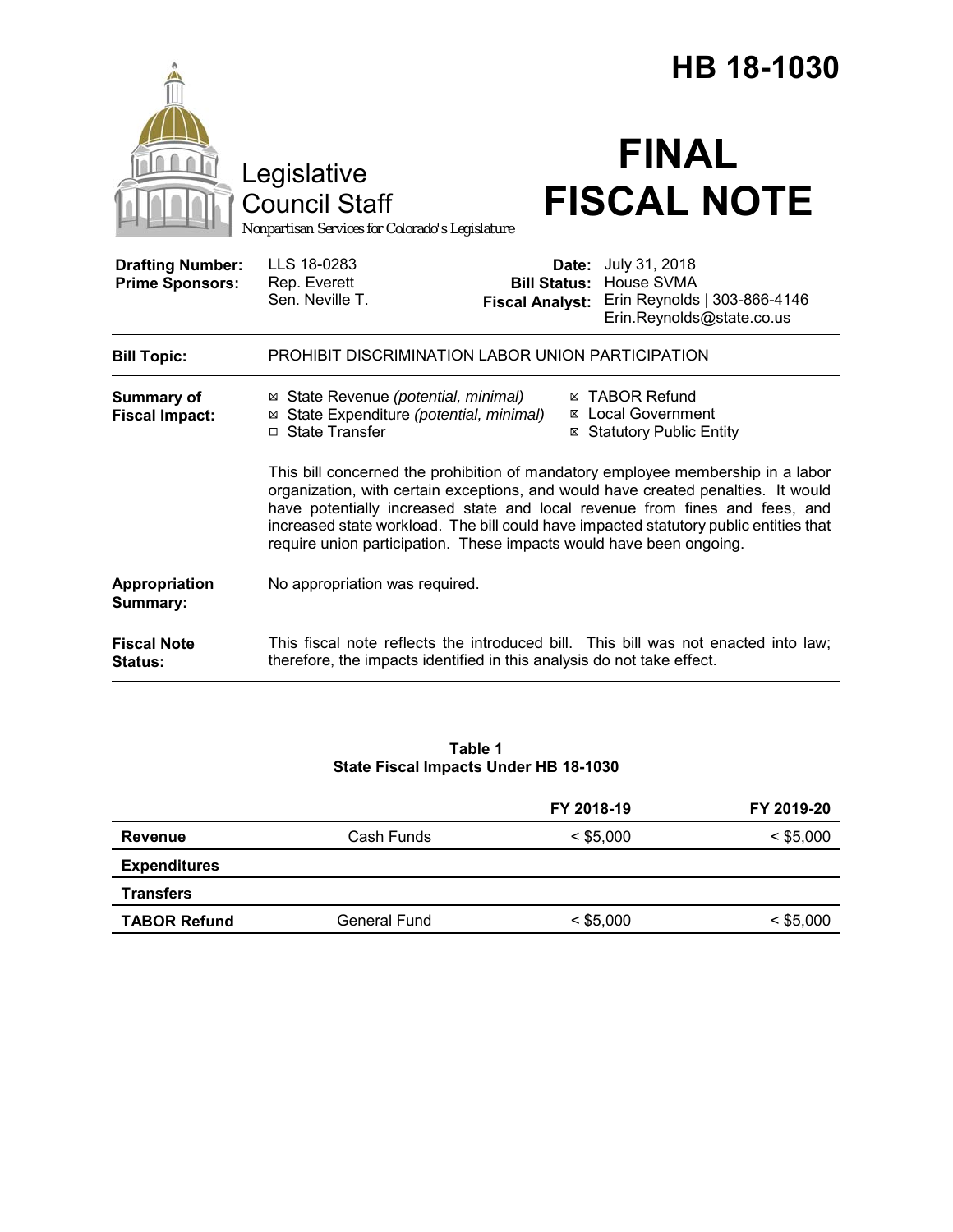July 31, 2018

#### **Summary of Legislation**

This bill prohibits an employer from requiring employee membership in a labor organization as a condition of employment and from requiring employees to pay dues or fees to a labor organization, charity, or other third party. Standing agreements that violate these prohibitions are made void. The bill also defines all-union agreements as unfair labor practices. Violations by employers are considered unclassified misdemeanors and are subject to civil actions and criminal penalties of a fine up to \$1,000, imprisonment in county jail for up to 90 days, or both. Civil remedies include all damages and attorney fees resulting from the violation. The Attorney General or the district attorney of each judicial district is responsible for investigating complaints and taking actions to enforce the statute. Federal employers and employees, as well as those covered by the Railway Labor Act, are exempt from the bill.

## **Background and Comparable Crime**

Legislative Council Staff is required to include certain information in the fiscal note for any bill that creates a new crime, changes the classification of an existing crime, or changes an element of the existing crime that creates a new factual basis for the offense. House Bill 18-1030 creates a new unclassified misdemeanor crime for employers who require participation with or payment to a labor organization, charity, or other third party as a condition of employment, punishable by a fine up to \$1,000, imprisonment in county jail for up to 90 days, or both. Under current law, violation of any section of the Labor Peace Act constitutes a misdemeanor punishable by a fine. The fine for Labor Peace Act violations ranges from \$50 to \$100 for the first convicted offense, and \$100 to \$500 for subsequent offenses, together with costs. In the last three years, there have been no charges or convictions under the Labor Peace Act. The Department of Labor and Employment has received three complaints related to unfair labor practices over the last two years. There have been no requests to revoke an all-union agreement or instances in which the director has declared an all-union agreement void.

According to the Bureau of Labor Statistics, Colorado had 238,000 union members in 2016, with another 25,000 workers represented by a union on their main job or covered by an employee association or contract while not being members themselves.

#### **State Revenue**

Beginning in FY 2018-19, this bill may minimally increase state cash fund revenue from criminal fines and court and administrative fees.

**Criminal fines.** The bill creates a misdemeanor penalty punishable by a fine of up to \$1,000, credited to the Fines Collection Cash Fund in the Judicial Department. The fiscal note assumes a high rate of compliance by employers and that any increase in state cash fund revenue will be less than \$5,000 per year.

**Court and administrative fees.** To the extent new cases go to court, fees are imposed for a variety of court-related costs, which vary based on the offense and the type of court, and may include such items as genetic testing, victim compensation, and late fees, among others. There is also a \$50 per offender per month probation supervision fee. Some fee revenue is shared with local governments; refer to the Local Government Impact section for additional information.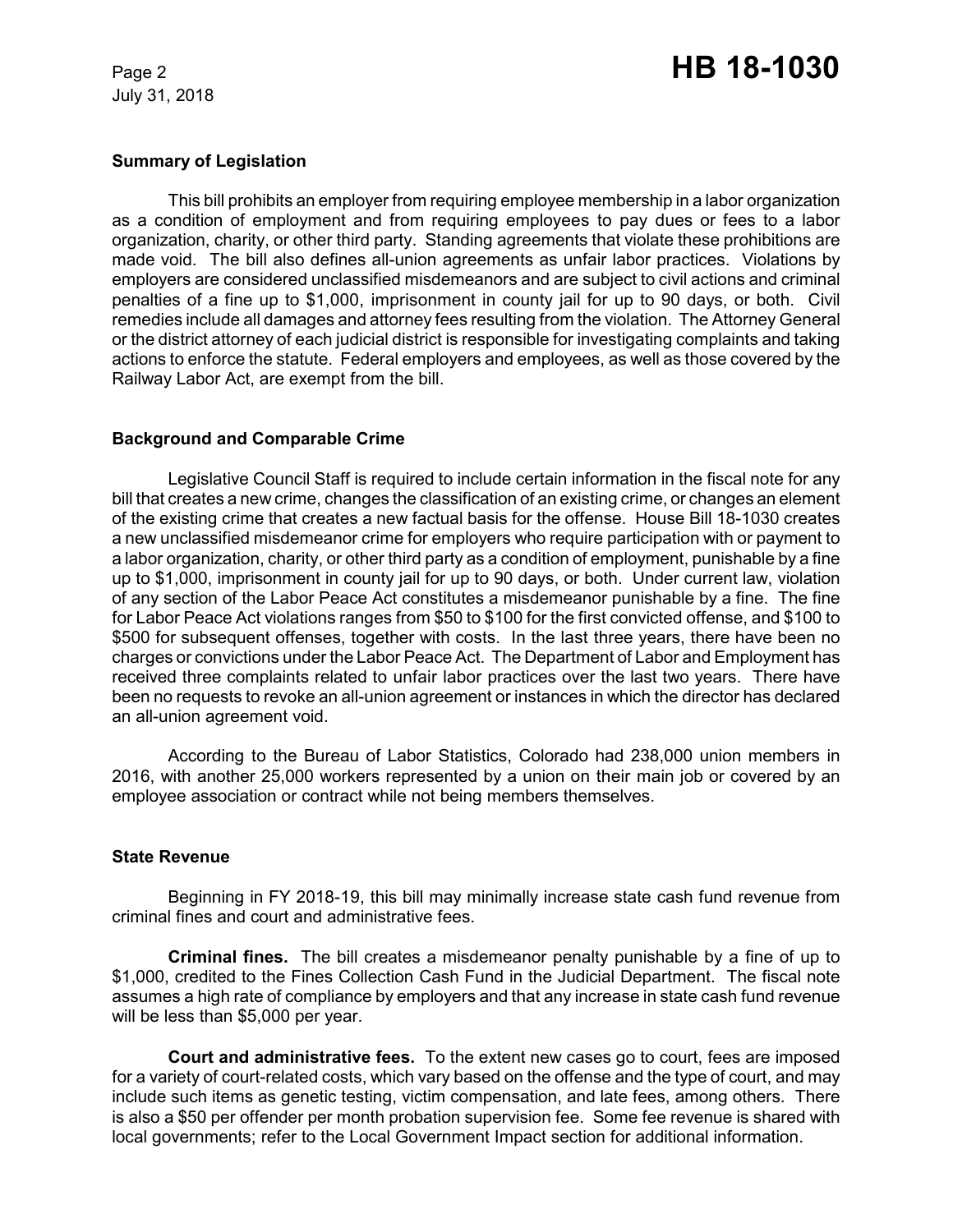July 31, 2018

# **TABOR Refund**

This bill minimally increases state revenue from fines and fees, which will increase the amount of money required to be refunded under TABOR for FY 2018-19 and FY 2019-20. Since the bill increases the TABOR refund obligation without a corresponding change in General Fund revenue, the amount of money available in the General Fund for the budget will decrease by an identical amount. State revenue subject to TABOR is not estimated for years beyond FY 2019-20.

## **State Expenditures**

Beginning in FY 2018-19, this bill may increase workload in the Department of Law, which is responsible for investigating and prosecuting complaints associated with employer violations, and in the Department of Labor and Employment, to answer questions from employers about the law. To the extent that the bill increases court filings for employer complaints, the bill may also increase the workload of the Judicial Department. Because the fiscal note assumes a high level of employer compliance, however, it is assumed that these workload increases will be minimal and can be accomplished within existing appropriations.

# **Local Government Impact**

This bill affects local governments in the following ways:

**Local government workload.** This bill may increase workload for district attorneys, who are charged with investigating and prosecuting complaints associated with employer violations. It may increase workload for the Denver County Court, managed and funded by the City and County of Denver, to try new misdemeanor cases. Probation services in the Denver County Court may also experience a minimal increase in workload to supervise persons convicted under the bill. Counties that currently use collective bargaining agreements will be minimally impacted as they make necessary changes to conform with the law. It is assumed these costs will be minimal.

**Criminal fine revenue.** This bill may increase revenue by a minimal amount for Denver City and County. Under the bill, an offender may be fined up to \$1,000.

**Court and administrative fees.** Similar to the state, court and administrative fee revenue may increase. In the City and County of Denver, probation fee revenue may increase by \$50 per month, per offender. Revenue may increase by a minimal amount as a result of any court and administrative fees shared with the state.

**County jail expenditures.** To the extent that this bill increases misdemeanor convictions and offenders are sentenced to jail, costs will increase. Under the bill, a court may sentence an offender to jail for up to 90 days. Because the courts have the discretion of incarceration or imposing a fine, the precise impact at the local level cannot be determined. The cost to house an offender in county jails varies from about \$53 to \$114 per day. It is assumed that the impact of this bill will be minimal.